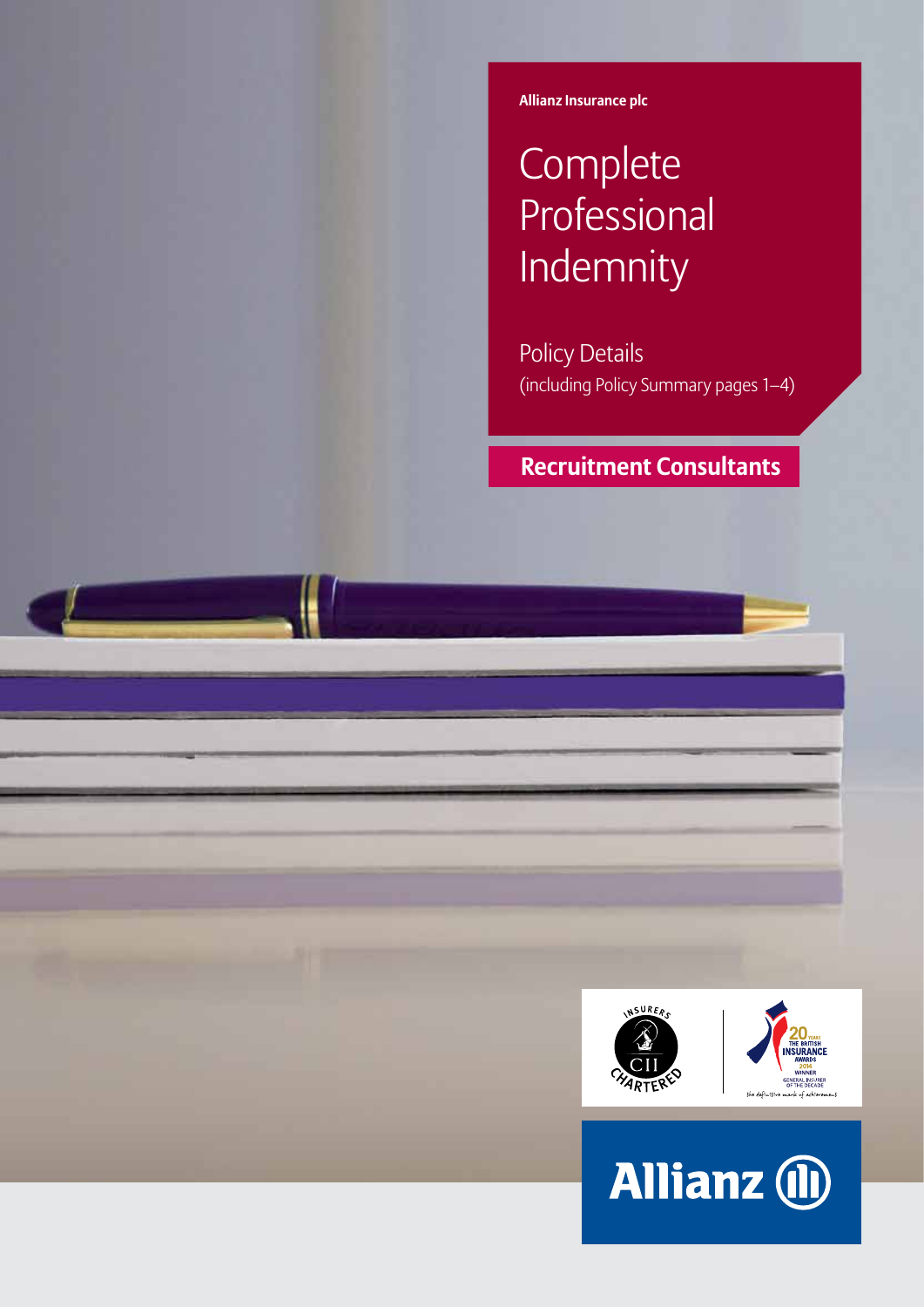# Policy Summary



This is a Policy Summary only and does not contain full terms and conditions of the contract of insurance. Some covers are optional and will only apply if you have selected them. Full terms and conditions can be found in the policy documents, a copy of which is available on request.

## What is Professional Indemnity Insurance?

Professional Indemnity insurance covers your legal liability arising from your professional services in the event that a third party claims to have suffered a loss as a result of your professional negligence.

Professionals may owe a duty of care to anybody who might reasonably rely upon the service or advice they have provided. In today's commercial world, clients expect high standards of service and are more inclined to resort to litigation when such standards have not been met.

Professional Indemnity insurance is designed to provide protection against such claims, providing an indemnity for damages which are awarded against your business, for legal costs in defending the claim and for costs that may be awarded against you subject to the policy terms and conditions.

Any business or person who provides services such as advice, design, or offers their skills or knowledge services in a professional category should consider Professional Indemnity insurance.

This Professional Indemnity insurance Policy is underwritten by Allianz Insurance plc.

## What is the policy duration?

This policy has a 12 month period of insurance (unless shown differently on your policy schedule), and is annually renewable.

## Will I have any cancellation rights?

You have the right to cancel the policy and receive a return of premium paid, less an administration charge of £50 and an amount representing the cover you have received to date.

This is subject to certain terms and conditions, full details of which can be found in the policy wording.

## How do I make a complaint?

Allianz aim to get it right, first time every time. If we make a mistake we will try to put it right promptly.

Allianz will always confirm to you receipt of your complaint within 5 working days and do our best to resolve it within 4 weeks. If we cannot we will let you know when an answer may be expected.

If we have not resolved the situation within 8 weeks we will provide you with information about the Financial Ombudsman Service.

If you have a complaint about anything other than the sale of the policy, please contact our Customer Satisfaction Manager at:

Customer Satisfaction Manager Allianz Insurance plc 57 Ladymead Guildford Surrey GU1 1DB

Telephone number: **01483 552438** Fax number: **01483 790538** Email: **acccsm@allianz.co.uk**

Using our complaints procedure or referral to the Financial Ombudsman Service does not affect your legal rights.

## Would I receive compensation if Allianz were unable to meet its liabilities?

Allianz Insurance plc contributes to the Financial Services Compensation Scheme (FSCS). You may be entitled to compensation from the FSCS if we are unable to meet our liabilities. Further information about compensation scheme arrangements is available at www.fscs.org.uk, by emailing enquiries@fscs.org.uk or by phoning the FSCS on 0800 678 1100 or 0207 741 4100.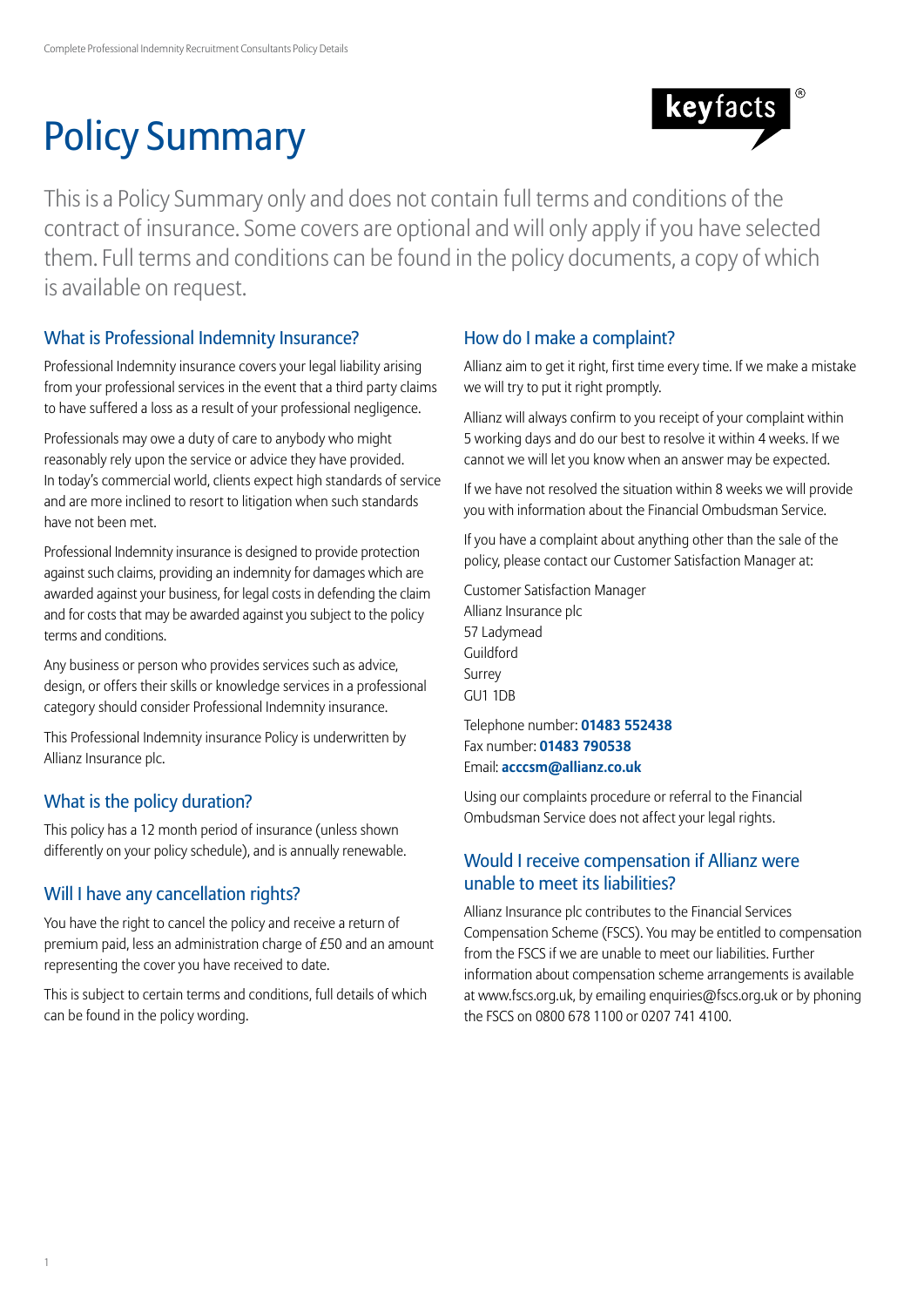## How do I make a claim?

If you need to claim, your dedicated claims handler will help and guide you through the process.

You can notify us of a claim by: Telephone: 0344 893 9500

Our claims helpline is available 24 hours a day, 7 days a week.

Post: Claims Division Allianz Insurance plc 500 Avebury Boulevard Milton Keynes MK9 2XX

Please have your policy number to hand and as much information about the claim as possible. For further information please see page 5.

## Please read the Policy

Please periodically review the policy and the policy schedule to make sure that it meets and continues to meet your needs and that you understand its terms, conditions, limits and exclusions.

If you wish to change anything or if there is any thing you do not understand please contact your insurance adviser.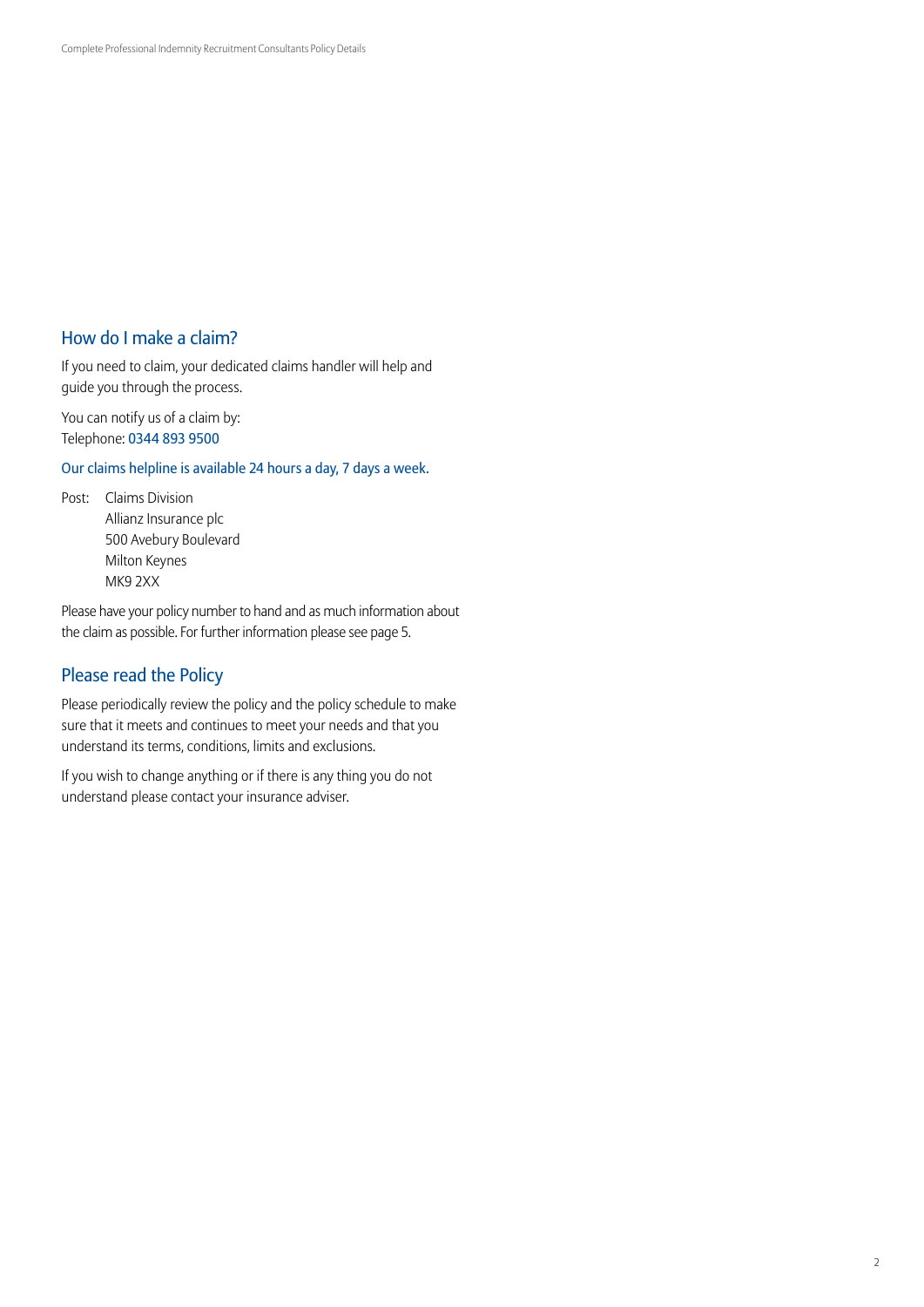## Core Cover

### **Significant Features and Benefits Significant Features and Benefits**

- Professional Indemnity Insurance provides indemnity for losses arising from civil liability (including liability for claimant's costs and expenses incurred) arising in connection with your professional services including:-
	- breach of professional duty
	- infringement of copyright or intellectual property rights
	- breach of confidentiality
	- defamation
	- and other types of civil liability, unless specifically excluded.
- Insured Person cover extends to include you, past and present partners (or members of limited liability partnerships), directors, employees and their personal representatives in the event of death, incapacity, insolvency or bankruptcy.
- Fraud and Dishonesty Cover liability of your business to any third party resulting from fraudulent or dishonest conduct. Amounts payable will be in excess of the amounts recoverable from the dishonest or fraudulent person or their estates or legal representatives unless condoned by a partner or director.
- Lost Documents Cover costs of replacing or restoring documents lost or damaged in transit or in your custody or control up to a maximum of £100,000 in the aggregate during the period of insurance. An Excess of £250 applies to this cover, unless an alternative amount is specified in the Schedule.
- Court Attendance Cover if attending court as a witness by any principal, partner, member, director or employee when defending a claim, a rate of £300 per person per day (£150 per person per day for employees) is applicable.
- Mitigation Cover costs incurred in remediating or mitigating a loss or potential loss that may otherwise result in a claim subject to specific requirements.
- Vicarious Liability Cover covers your vicarious liability for any negligence of specific professionals supplied by you in the course of your professional services.
- Specialist Consultants Cover claims resulting from any wrongful act of your specialist consultants, designers or subcontractors engaged in the performance of your professional services. Cover applies provided that you have not waived or otherwise impaired any rights of recourse against such persons.
- Joint Ventures Cover covers you against liability arising out of your professional services in respect of any joint venture, provided that you have previously declared to us all fees/ turnover received from any joint venture subject to specific requirements.

- Automatic Acquisitions Cover extends cover during the period of insurance to include another entity where you obtain control of the composition of the board of directors or more than half of the voting power; or a holding of more than half of the issued share capital subject to specific requirements.
- Defence Costs Cover covers defence costs incurred with our prior written consent.
- Innocent Non Disclosure we will not exercise our rights to avoid the insurance cover for innocent non-disclosure or innocent misrepresentation.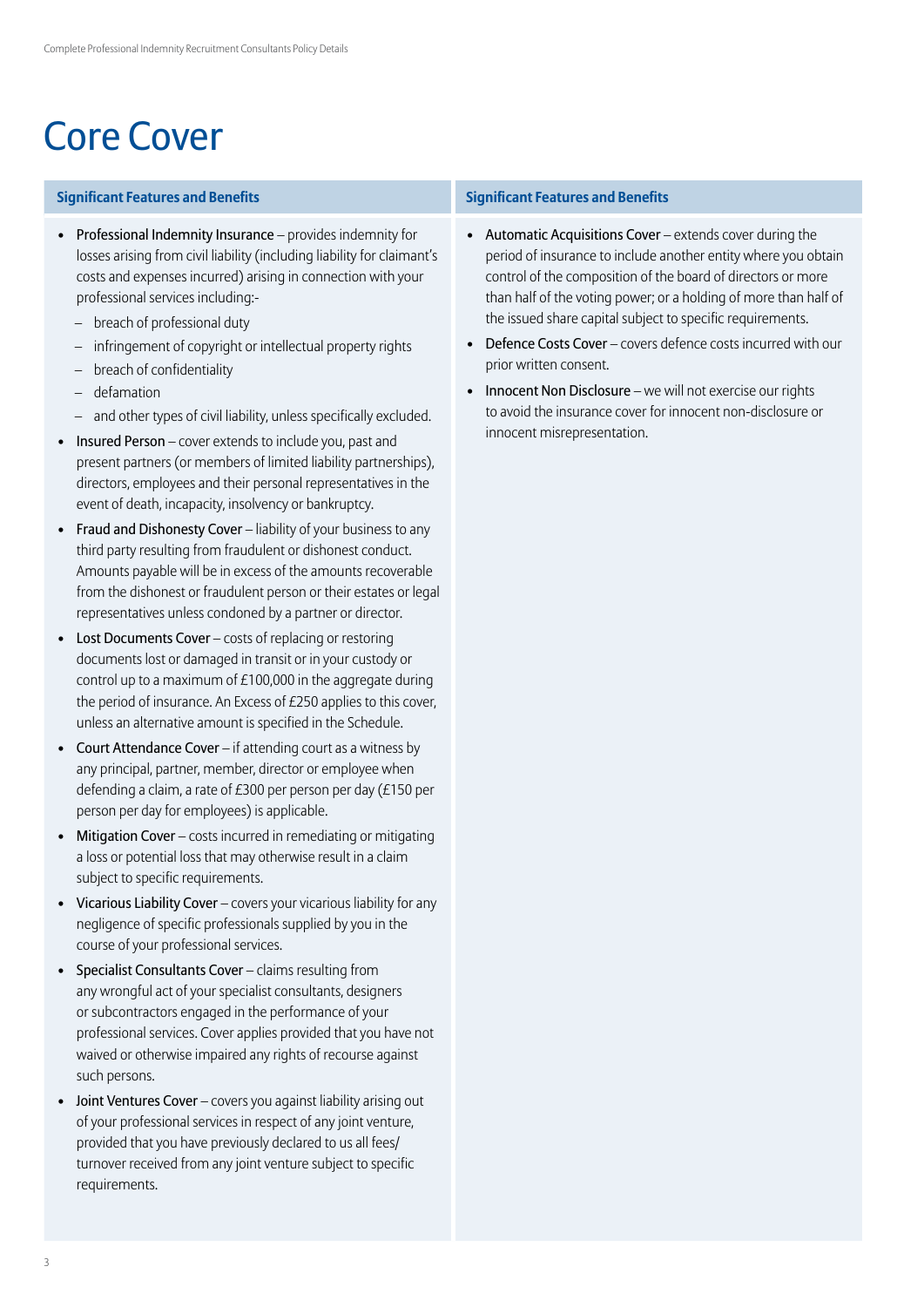## Core Cover (continued)

- Claims Made Wording
	- the insurance covers claims first made against you, and/or circumstances that may lead to a claim, notified to us during the period of insurance
	- claims or circumstances which might give rise to a claim must be notified to us in writing as soon as reasonably possible and during the period of insurance.
- Limit of Liability
	- the Limit of Liability is specified in the Schedule and applies on an "any one claim" basis without aggregate limitation in the period of insurance (unless stated otherwise in the Schedule)
	- Defence Costs are payable in addition to the Limit of Liability.
- Excess the insurance will be subject to an excess, shown in the Schedule, which is the amount you must contribute towards settlement of a claim. No excess applies to Defence Costs or Court Attendance Cover.
- Cover exclusions:
	- Bodily injury/property damage unless arising from an actual or alleged failure to achieve the legally required standard of care, diligence and expertise in performing your professional services.
	- Contractual Liability except to the extent such liability would have attached to you in the absence of such contractual duty, term or agreement.
	- Pre-assessment of cost Failure to make an accurate preassessment of the cost of performing your professional services.
	- Failure to arrange or maintain insurance
	- Directors' and Officers' Liability any Claim arising out of, based upon or attributable to any Claim made against an Insured in their capacity as a director, officer, trustee, Member or partner of the Company in respect of the performance or non-performance of their duties as a director, officer, trustee, Member or partner of the Company.
	- Employers' Liability any Claim by any person for bodily injury, sickness, disease or death incurred, contracted or occurring whilst under a contract of service or apprenticeship with an Insured or for any breach of any obligation owed by an Insured as an employer.

### **Significant Exclusions or Limitations Significant Exclusions or Limitations**

- Employment Practice Violation any Claim arising out of, based upon or attributable to any act, error or omission with respect to any employment or prospective employment of any past, present, future or prospective employee or Insured Person of any Company.
- Infrastructure arising out of, based upon or attributable to software or mechanical failure, electrical failure, including any electrical power interruption, surge, brown out or black out, or telecommunications or satellite systems failure, outside the direct control of an Insured.
- Insolvency Insolvency administration or receivership of your business.
- Prior Claims/circumstances Previous claims or circumstances.
- Prior Acts before the Retroactive Date stated in your Schedule.
- Trade debts incurred or guarantee given by you for a debt.
- U.S.A./Canada Claims brought in the United States of America or Canada.
- War or Terrorism
- Sanctions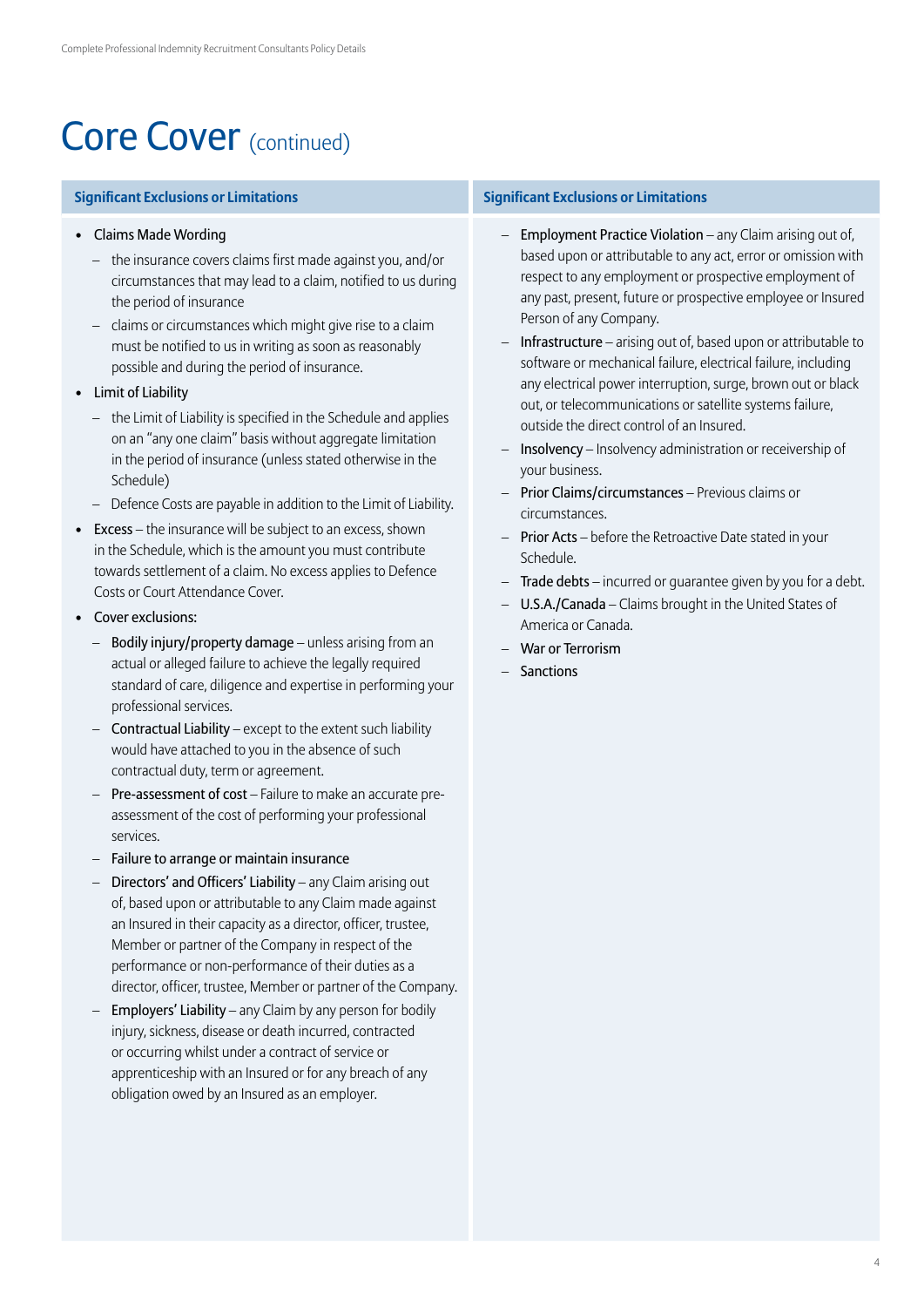# Additional Information

## How do I make a claim?

If you need to claim, your dedicated claims handler will help and guide you through the process.

You can notify us of a claim by:

### Telephone: **0344 893 9500**

Post: Claims Division Allianz Insurance plc 500 Avebury Boulevard Milton Keynes MK9 2XX

## **Lines are open from 9am to 5pm, Monday to Friday.**

## What to expect when making a claim

Allianz aims to deal with your claim promptly and fairly. We will update you on the progress of your claim by email, mail or by phone – whichever you prefer.

Depending on the type of claim and value involved, we may:

- forward a claim form for you to complete and sign
- ask you for additional information (eg,photographs)
- appoint an independent expert to deal with your claim
- arrange for a member of our claims team to visit you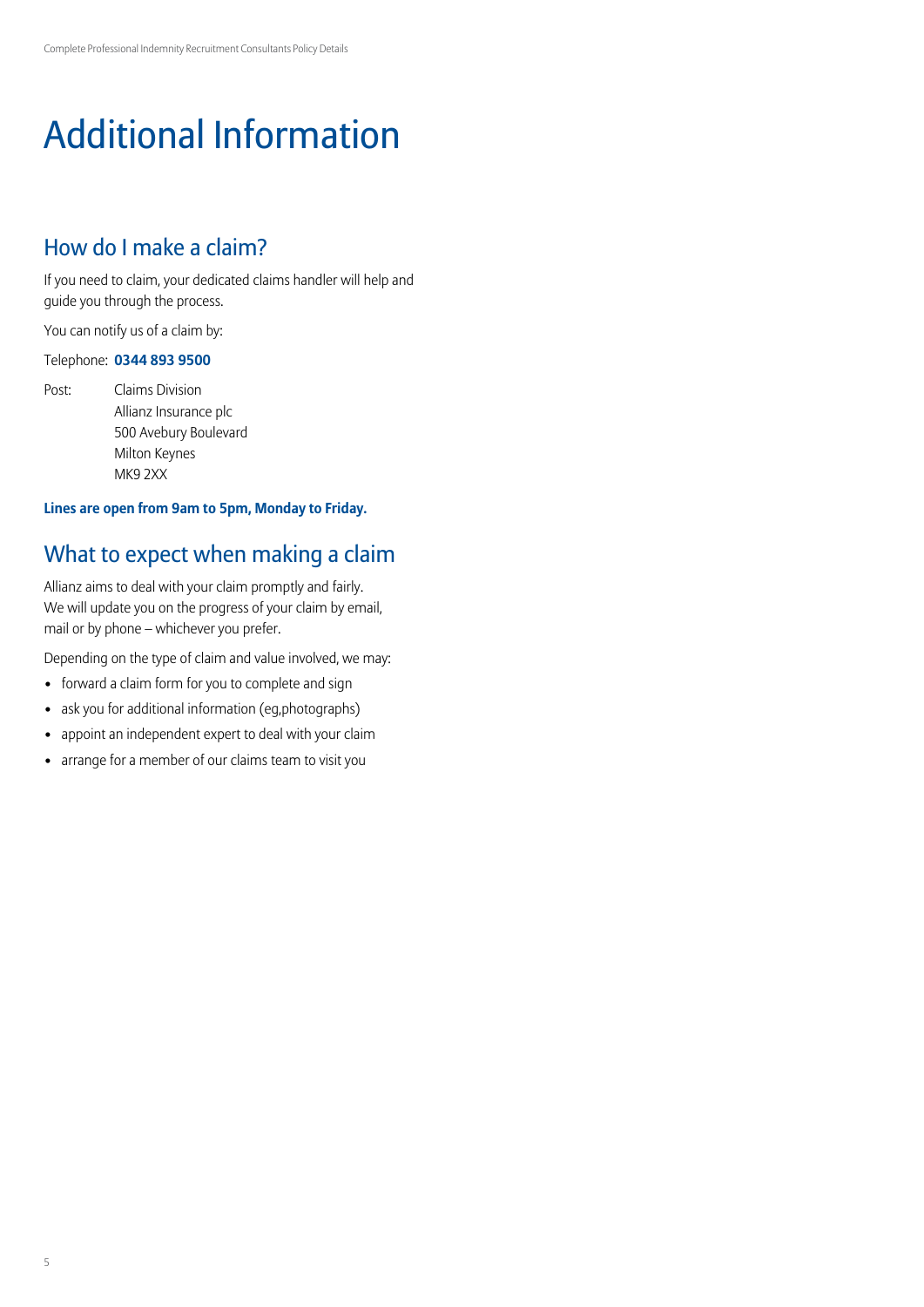## Data Protection

Allianz Insurance plc together with other companies within the Allianz SE group of companies ("Allianz Group") may use the personal and business details you have provided or which are supplied by third parties including any details of directors, officers, partners and employees (whose consent you must obtain) to:

- provide you with a quotation, deal with the associated administration of your Policy and to handle claims;
- search credit reference, credit scoring and fraud agencies who may keep a record of the search;
- share with other insurance organisations to help offset risks, administer your Policy, for statistical analysis, and to handle claims and prevent fraud;
- support the development of our business by including your details in customer surveys, for market research and business reviews which may be carried out by third parties acting on our behalf.

Allianz Group may need to collect and process data relating to individuals who may benefit from the Policy ("Insured Persons"), which under the Data Protection Act is defined as sensitive (such as medical history of Insured Persons) for the purpose of evaluating the risk and/or administering claims which may occur. You must ensure that you have explicit verbal or written consent from the Insured Persons to such information being processed by Allianz Group and that this fact is made known to the Insured Persons.

Telephone calls may be recorded for our mutual protection, training and monitoring purposes. Under the Data Protection Act 1998 individuals are entitled to request a copy of all the personal information Allianz Insurance plc holds about them. Please contact the Customer Satisfaction Manager, Allianz Insurance plc, 57 Ladymead, Guildford, Surrey, GU1 1DB. Personal details may be transferred to countries outside the EEA. They will at all times be held securely and handled with the utmost care in accordance with all principles of English law. By applying for and/or entering into this insurance Policy you will be deemed to specifically consent to the use of your data and your insurance Policy data in this way and for these purposes and that your directors, officers, partners, and employees have consented to our using their details in this way.